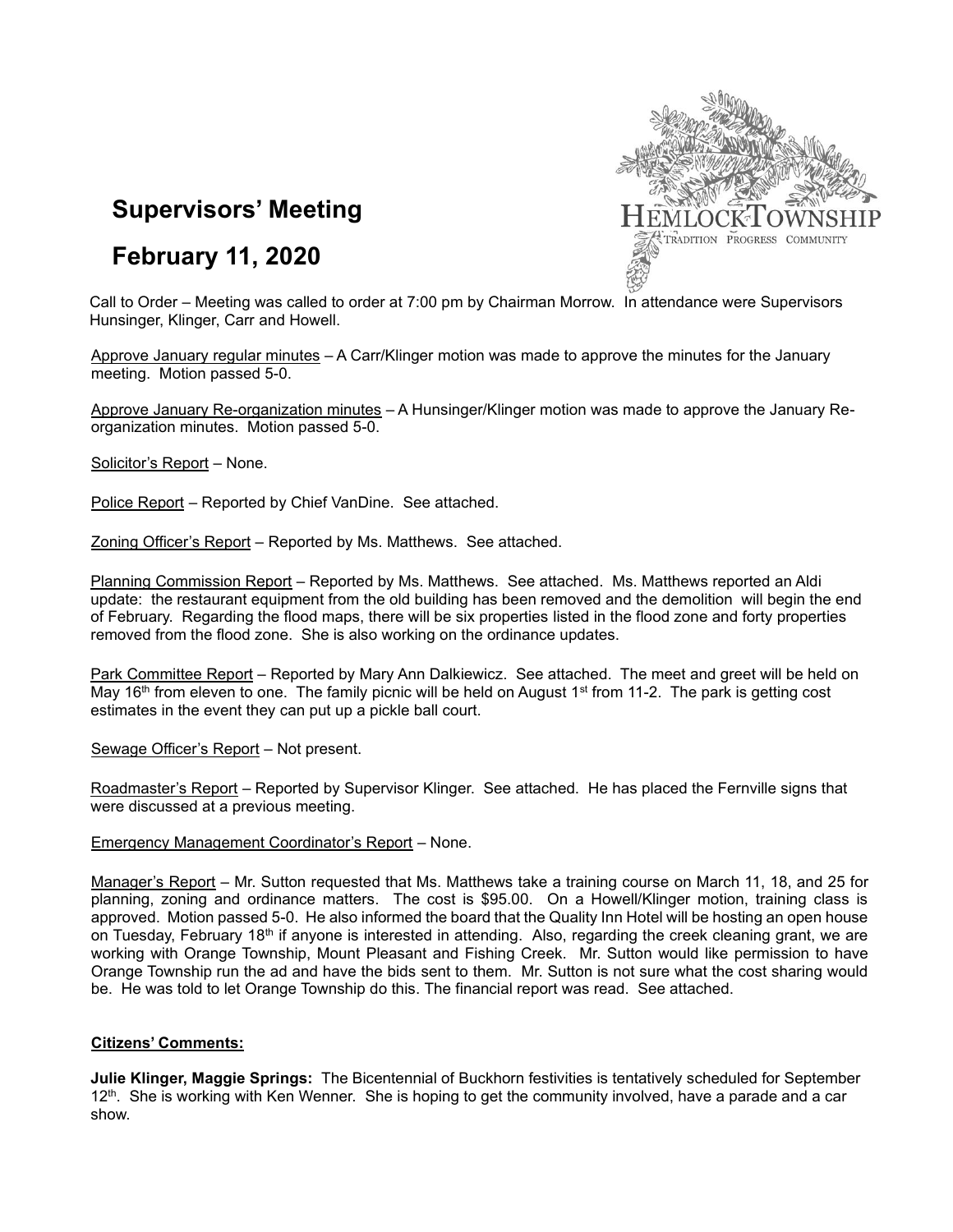**Michael Romansic, Pony Trail:** Requested a streetlight be put up at Schoolhouse and Buckhorn Road. He stated that it is very dark, and drivers cannot see the street signs. Further discussion ensued. Mr. Sutton will check this out with PPL. Mrs. Bella reminded the board that installing a streetlight would affect several people in the area. They would then need to pay the light assessment tax.

## **Old Business:**

- 1. **Engineering Agreement** Mr. Sutton stated the agreement with McTish, Kunkle and Associates needed to update Section 2.02 regarding the way a disagreement between the engineer and developer, concerning billing, is handled. They will work it out between themselves. On a Carr/Klinger motion, the update was adopted. Motion passed 5-0.
- 2. **Streetlight** Mr. Sutton has a meeting scheduled with PPL to look over the intersection of Mall Boulevard and Frosty Valley Road. If this I doable, they will notify us of the cost. Sutton will also address a possible street light at the intersection of Schoolhouse Road and Mall Boulevard.

## **New Business:**

- 3. **Conditional approval of plans for Landmark** Dynamic Engineering presented the information on the plans for the Tru Hotel by Hilton. This is an 84-room hotel on 57 acres, along with an 8000 square foot restaurant with 210 parking spaces. The developer is requesting six waivers that have been reviewed by Andrew Keister. They are as follows: (1) a waiver to use 6-inch curbing; since a verbal approval has been obtained from the adjacent property owner for grading – (2) proof of consent will be provided: (3) proposed stormwater detention facilities – the applicant currently owns the mall property and has plans for redevelopment; (4) One foot of freeboard above the 100 year water surface elevation to top of basin berm; (5) Pipe with minimum diameter of 15 inches – the current existing pipe with Columbia Mall Drive is a 12-inch PVC storm pipe; (6) requesting slopes steeper than 3-1 – due to the existing topography, steeper slopes are requested in order to reduce the development impact and help balance the cut/fill on-site. On a Carr/Klinger motion the six wavers mentioned above were approved. Motion passed 4-0, with Supervisor Morrow abstaining. On a Klinger/Hunsinger motion, the private access road will be named on the plans. Motion passed 4-0, with Supervisor Morrow abstaining. On a Klinger/Carr motion, approve with Andrew Keisters recommendation for conditional approval on the hotel/restaurant. Motion passed 4-0, with Supervisor Morrow abstaining.
- 4. **Bid Award for HMGP – 4267 Demolition** There were five bids for the demolition of nine properties on Drinker Street. They are as follows Kreisher Construction at \$66,750, G&M Crawford at \$109,779.00; Brdaric Excavating at \$113,400, Columbia Excavating at \$121,000, and Don E. Bower at \$135,230. After being reviewed by Andrew Keister, it was determined that Kreisher Construction's bid was incomplete, so it was disqualified. The next lowest was G&M Crawford. On a Klinger/Carr motion, G&M Crawford was awarded the bid. Motion passed 5-0.
- 5. **Letter of Credit reduction** Cristian Foust requested a reduction to the amount of \$322,027.47 in his letter of credit held by the bank for the properties on Schoolhouse Road. Andrew Keister submitted a letter of approval for the reduction of credit. On a Hunsinger/Klinger motion, the reduction was approved. Motion passed 4-0, with Supervisor Morrow abstaining.
- 6. **02-11-2020 Resolution – Solicitors fee schedule** This was not addressed at the January meeting. All fees were approved at the Reorganization meeting, but a Resolution is required for the solicitors' fee schedule. On a Klinger/Hunsinger motion, Resolution 02-11-2020 was adopted. Motion passed 5-0.
- 7. **02-11-2020A Resolution – Engineer Firm Agreement** The agreement mentioned in item one is separate from this. Resolution 02-11-2020A lists McTish and Kunkle as our engineering firm. On a Klinger/Carr motion, Resolution 02-11-2020A was accepted. Motion passed 5-0.